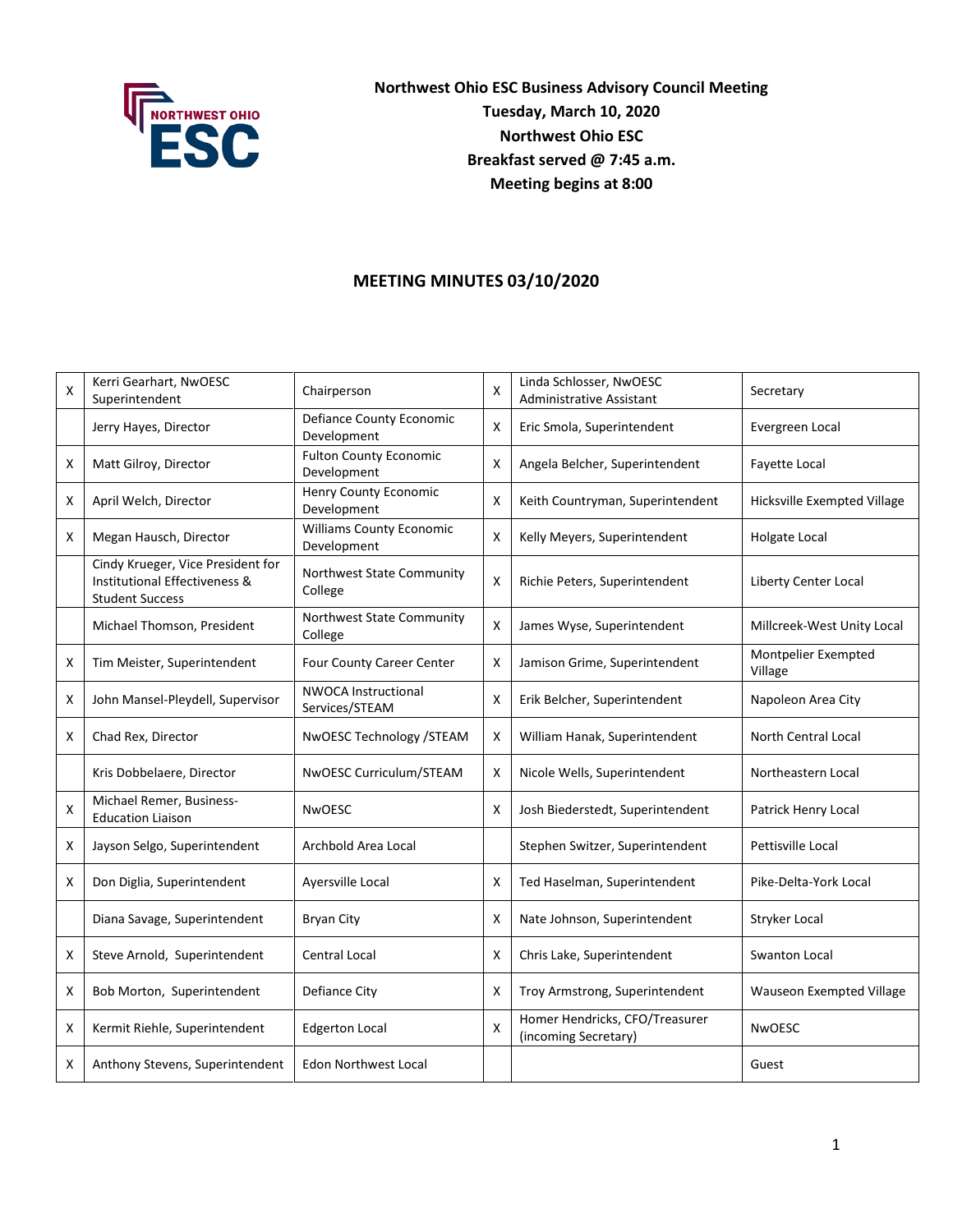## \*denotes item for membership vote

- 1. Call to Order and Introductions: *8:05 a.m.*
- 2. Education Spotlight:
	- a. Larry Freshour NwOESC/Stryker Local Schools Career and Employability Readiness for Elementary Students *(Specific Position through the ESC) -Project Based Learning for grades K-6 – utilizes Ohio Means Jobs Backpacks, career clusters, and career aptitude tests -Local Industry Connection and Skills Trade: basic trade skills and hands-on* 
		- *opportunities are presented*

*-Examples of 'hands-on' were proper operation of drills, catapults and robotic arm. -Students complete a sign in/sign out sheet comparable to a punch card at typical job.*

*-Many cross-curricular opportunities; "Flip Grid" and "Financial Football Simulation" are two examples.*

*-The younger children used tape measures to measure many different things in the classroom.*

*-The program helps to solve real world problems once they leave Stryker Local Schools.*

*-Exposure to industry using a toy similar to injection molding machine -Introduction to robotics using Cubelets.*

*-Younger children used Bee Bot and Blue Bot as introduction to coding -Spreadsheet basics/Google Sheets and Excel.*

*-STEAM Store taught students how to write a check and balance a budget. -Ag Tech for younger students implemented the use of a Theo Klein/John Deere tractor engine teaching the basics of vehicle maintenance.*

*-All of the activities taught the students the importance of working together.*

- 3. Business Spotlight:
	- a. Fulton County as arranged by Matt Gilroy **The Amazing Shake** *-Leigh Pancoast, Asst. MS Principal, Swanton Local Schools and Riah McCallister, Swanton MS Student, presented a Power Point explaining the recent Amazing Shake that took place at their district. -45 members of the Fulton County Economic Development attended with 60 people*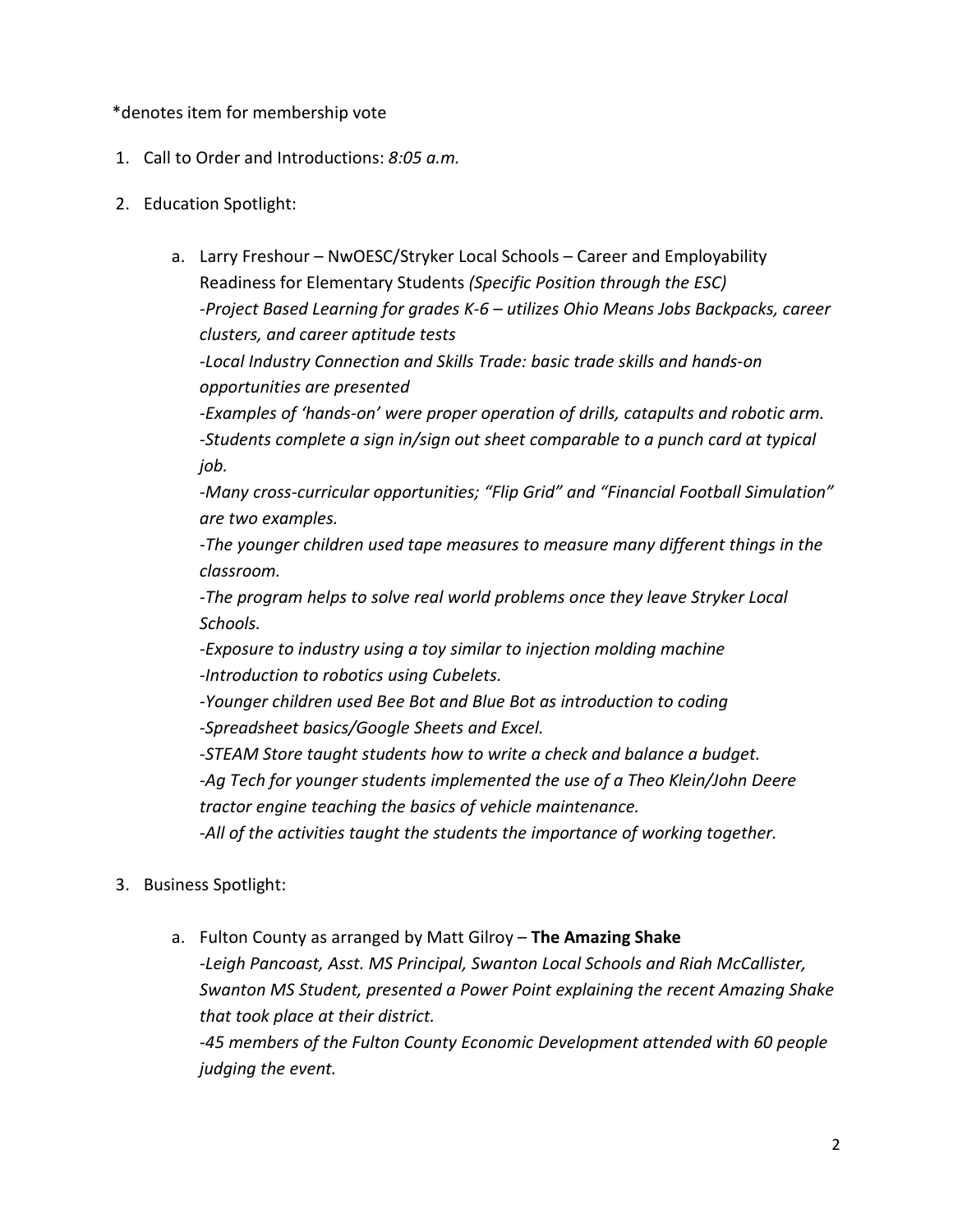*-"The Swanton Seven" enforces common courtesy between peers and provides tools on how to talk to adults. -Employ a "House System" explained as different groups, but one house. -The Amazing Shake consists of 27 stations at 90 seconds each, all showing how students handle themselves in various situations (i.e. interviews, small talk, current events, dining, Shark Tank) -Top students will be going to Owens Corning to be interviewed and to Worthington to present a charity.* 

*-Many of the ideas for The Amazing Shake came from the Ron Clark Academy.*

- 4. \*NwOESC BAC Meeting Minutes Review and Approval
	- a. A motion to approve the minutes of the NwOESC Business Advisory Council meeting held on December 10, 2019 was made by *Nate Johnson* and second by *Don Diglia*. Motion passed.
- 5. \*NwOESC BAC Annual Report/Joint Statement March 1, 2020
	- a. A motion to approve the Annual Report/Joint Statement of the NwOESC Business Advisory Council submitted on March 1, 2020 was made by *Jim Wyse* and second by *Kermit Riehle*. Motion passed.
- 6. \*BAC Letter of Support for grant efforts of NSCC promoting Pre-Apprenticeships for MS/HS students
	- a. A motion to approve an NwOESC BAC letter of support for the grant application by Northwest State Community College for \$100,000 to help the Advanced Manufacturing Consortium promote Pre-Apprenticeships in high schools and STEAM programs in middle schools was made by *Nate Johnson* and second by *Kelly Meyers*. Motion passed.
- 7. New Business/Discussion Items:
	- a. Educator Boot Camp; June 8 11 & 18, 2020; applications accepted through March 13

*-This is the pilot year with 31 applicants. -Credits through Ashland College \*THIS EVENT HAS SINCE BEEN CANCELLED DUE TO COVID-19. IT WILL BE RESCHEDULED FOR SUMMER 2021.*

b. Meeting Schedule for FY21 *-Start time will change from 8:00 a.m. to 9:00 a.m. for future meetings.*